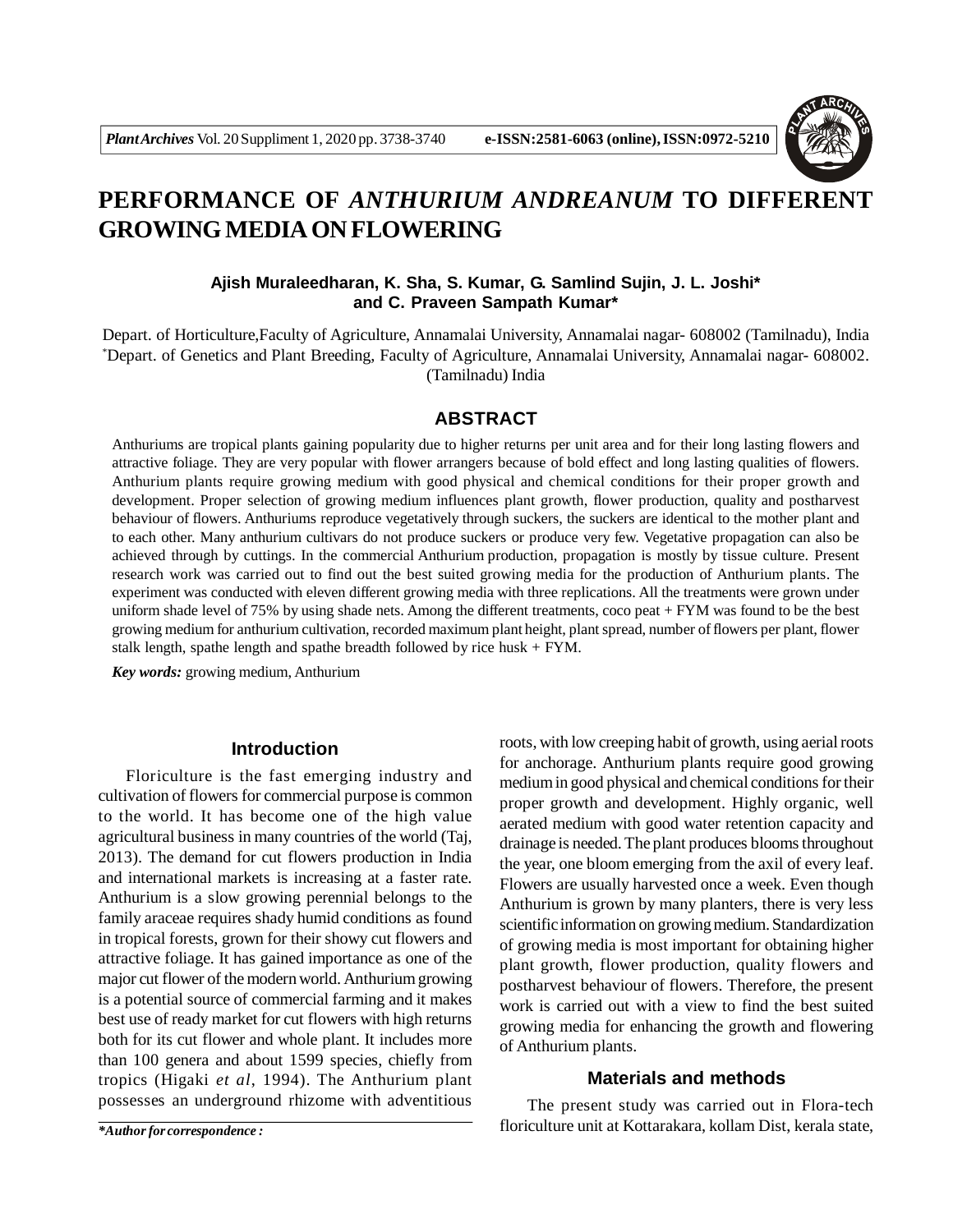India during 2014 - 2016. The experiment was conducted with eleven different treatments. The treatments with three replications were carried out in completely randomized design. All the treatments were grown under uniform shade level of 75% by using shade nets. The variety of Anthurium (*Anthurium andreanum* L.) used in the experiment is 'Tropical'. The colour of the spathe is red, smooth, blistered, leathery and wavy in texture. The colour of the spadix is lemon yellow. Four months old tissue cultured uniform size plants were planted in 12 inch pots. Eleven different treatments are  $T_1$  (rice husk),  $T_2$  (coco peat),  $T_3$  (perlite),  $T_4$  (vermiculite),  $T_5$  (leaf

mould),  $T_6$  (rice husk + FYM),  $T_7$  (coco **Table 1:** Performances of the Anthurium plants grown on different rooting peat + FYM),  $T<sub>8</sub>$  (perlite + FYM),  $T<sub>9</sub>$ (vermiculite + FYM),  $T_{10}$  (leaf mould + FYM) and  $T_{11}$  (soil media). Plant height, plant spread, number of flowers per plant, flower stalk length, spathe length and spathe breadth were observed and recorded at 240 and 480 days after planting.

#### **Results and diiscussion**

Among the different treatments used in this experiment, Coco peat  $+$  FYM significantly influenced overall performances of Anthurium plants. Maximum plant height, plant spread, number of flowers per plant, flower stalk length, spathe length and spathe breadth were recorded in the growing medium coco peat + FYM, this was followed by rice husk + FYM and least results were recorded in soil media on the 240<sup>th</sup> and  $480<sup>th</sup>$  days (Table 1 & 2). The increased results from the medium used in  $T<sub>7</sub>$  (coco peat + FYM) may be due to its better physical characteristics, aeration and water holding capacity, these are probably the most important factors, while among the chemical characteristics, nutritional status, and salinity level have a crucial role on plant development (Dewayne *et al*., 2003, Singh *et al.,* 2003). Prabhu *et al*., 1983 and Nagarajan *et al*., 1985 found that coir pith a byproduct from coir industry should be a potential wealth and could be converted into valuable organic manure using biotechnological methods which contain N 0.26 per cent,  $P_2O_5$  0.01 per cent,  $K_2O$ 0.78 per cent and high lignin.

Coco peat can hold large quantities of

water, just like a sponge. It can be used as a replacement for soil mixtures or as a soilless substrate for plant cultivation (John Mason, 2003). For optimal growth of plants, media must contain enough water, air and mainly with good physical and chemical properties. Most of the light weight, soilless media are combinations of two or more components formulated to achieve desirable physical and chemical properties. The present results are inline with the following results. Early flowering in Dendrobium was recorded with coconut fibre was reported by Cibes *et al.,* (1957). Savithri and Khan (1994) find out the growth promotive effect of coco peat was

media at 240 days after planting.

| <b>Treatments</b>           | <b>Plant</b><br>height<br>(c <sub>m</sub> ) | <b>Plant</b><br>spread<br>(c <sub>m</sub> ) | No. of<br>flowers/<br>plant | <b>Flower</b><br>stalk<br>length<br>(cm) | <b>Spathe</b><br>length<br>(c <sub>m</sub> ) | <b>Spathe</b><br>breadth<br>(c <sub>m</sub> ) |
|-----------------------------|---------------------------------------------|---------------------------------------------|-----------------------------|------------------------------------------|----------------------------------------------|-----------------------------------------------|
| $T1$ (rice husk)            | 17.92                                       | 22.01                                       | 2.80                        | 24.81                                    | 4.99                                         | 5.11                                          |
| $T2$ (coco peat)            | 16.99                                       | 21.03                                       | 2.27                        | 23.45                                    | 3.57                                         | 3.49                                          |
| $T_{2}$ (perlite)           | 16.87                                       | 20.89                                       | 2.07                        | 21.71                                    | 3.12                                         | 3.65                                          |
| $T_{4}$ (vermiculite)       | 15.65                                       | 20.78                                       | 2.31                        | 23.52                                    | 3.23                                         | 3.12                                          |
| $Ts$ (leaf mould)           | 17.56                                       | 22.32                                       | 2.12                        | 24.99                                    | 4.17                                         | 4.56                                          |
| $T_c$ (rice husk + FYM)     | 18.31                                       | 23.21                                       | 2.81                        | 28.98                                    | 5.02                                         | 5.01                                          |
| $T7$ (coco peat + FYM)      | 19.89                                       | 25.91                                       | 2.97                        | 29.02                                    | 5.11                                         | 5.32                                          |
| $T_{\circ}$ (perlite + FYM) | 16.43                                       | 20.93                                       | 2.19                        | 21.93                                    | 4.32                                         | 4.36                                          |
| $T_o($ vermiculite + FYM)   | 15.23                                       | 21.83                                       | 2.10                        | 27.41                                    | 3.01                                         | 3.13                                          |
| $T_{10}$ (leaf mould + FYM) | 15.47                                       | 21.32                                       | 2.16                        | 27.38                                    | 3.11                                         | 3.32                                          |
| $T_{11}$ (soil media)       | 13.07                                       | 18.32                                       | 1.47                        | 22.07                                    | 2.23                                         | 2.41                                          |
| SE(d)                       | 0.74                                        | 1.12                                        | 0.10                        | 1.15                                     | 0.14                                         | 0.15                                          |
| $CD$ (p=0.05)               | 1.51                                        | 2.23                                        | 0.21                        | 2.21                                     | 0.27                                         | 0.29                                          |

**Table 2:** Performances of the Anthurium plants grown on different rooting media at 480 days after planting.

|                              | <b>Plant</b> | <b>Plant</b> | No. of   | <b>Flower</b> | <b>Spathe</b> | <b>Spathe</b>     |  |  |  |  |
|------------------------------|--------------|--------------|----------|---------------|---------------|-------------------|--|--|--|--|
| <b>Treatments</b>            | height       | spread       | flowers/ | stalk         | length        | breadth           |  |  |  |  |
|                              | (cm)         | (cm)         | plant    | length        | (cm)          | (c <sub>m</sub> ) |  |  |  |  |
|                              |              |              |          | (cm)          |               |                   |  |  |  |  |
| $T1$ (rice husk)             | 42.14        | 64.92        | 4.30     | 36.87         | 8.27          | 8.43              |  |  |  |  |
| $T2$ (coco peat)             | 38.83        | 61.00        | 3.89     | 33.67         | 7.67          | 7.82              |  |  |  |  |
| $T_{2}$ (perlite)            | 35.78        | 57.52        | 3.51     | 30.69         | 7.12          | 7.26              |  |  |  |  |
| $T_{\text{A}}$ (vermiculite) | 32.70        | 54.01        | 3.12     | 27.68         | 6.56          | 6.69              |  |  |  |  |
| $T_{s}$ (leaf mould)         | 40.52        | 62.23        | 4.21     | 32.71         | 7.12          | 7.87              |  |  |  |  |
| $T_c$ (rice husk + FYM)      | 45.56        | 68.84        | 4.72     | 40.21         | 8.88          | 9.06              |  |  |  |  |
| $T7$ (coco peat + FYM)       | 46.45        | 71.85        | 5.46     | 42.84         | 9.32          | 9.43              |  |  |  |  |
| $T_{\circ}$ (perlite + FYM)  | 39.22        | 61.61        | 3.93     | 34.01         | 7.74          | 7.90              |  |  |  |  |
| $T_o($ vermiculite + FYM $)$ | 32.37        | 53.47        | 3.09     | 27.41         | 6.50          | 6.63              |  |  |  |  |
| $T_{10}$ (leaf mould + FYM)  | 32.34        | 53.41        | 3.09     | 27.38         | 6.49          | 6.62              |  |  |  |  |
| $T_{11}$ (soil media)        | 30.47        | 51.75        | 2.47     | 24.67         | 5.29          | 5.45              |  |  |  |  |
| SE(d)                        | 1.31         | 1.71         | 0.12     | 1.36          | 0.24          | 0.14              |  |  |  |  |
| $CD$ (p=0.05)                | 2.62         | 2.41         | 0.23     | 2.71          | 0.47          | 0.27              |  |  |  |  |